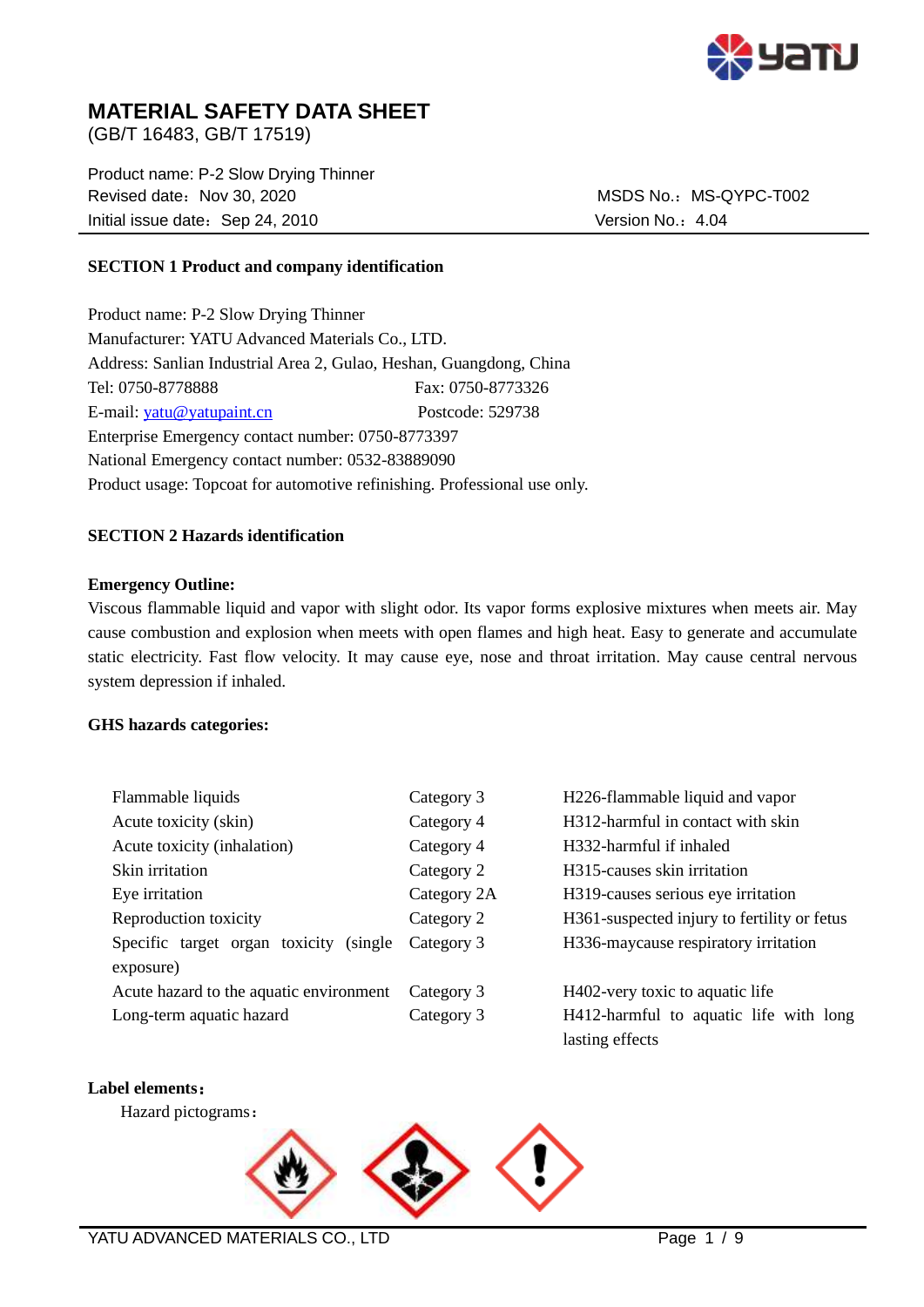**Signal word**: Warning

# **Precautionary statements:**

# **Prevention:**

| P <sub>2</sub> 33 | Keep container tightly closed.                                                                                |
|-------------------|---------------------------------------------------------------------------------------------------------------|
| P <sub>235</sub>  | Keep cool.                                                                                                    |
| P <sub>240</sub>  | Ground and bond container and receiving equipment.                                                            |
| P271              | Use only outdoors or in a well-ventilated area.                                                               |
| P <sub>210</sub>  | Keep away from heat, hot surfaces, sparks, open flames and other ignition sources. Use<br>non-sparking tools. |
| P <sub>243</sub>  | Take action to prevent static discharges.                                                                     |
| P <sub>241</sub>  | Use explosive-proof [electrical/ventilating/lighting] equipment.                                              |
| P <sub>280</sub>  | Wear protective glove/protective clothing/eye protection/face protection                                      |
| P <sub>261</sub>  | Avoid breathing dust/fume/gas/mist/vapor/spray.                                                               |
| P <sub>273</sub>  | Avoid release to the environment.                                                                             |

#### **Response to accidents:**

| P312           | Call a POISON CENTER/doctor/if you feel unwell.                                        |
|----------------|----------------------------------------------------------------------------------------|
| P304+P340      | IF INHALED: Remove person to fresh air and keep comfortable for breathing.             |
| P305+P351+P338 | IF IN EYES: Rinse cautiously with water for several minutes. Remove contact lenses, if |
|                | present and easy to do. Continue rinsing.                                              |
| P337+P313      | If eye irritation persists: Get medical advice/attention.                              |
| P303+P361+P353 | IF ON SKIN (or hair): Take off immediately all contaminated clothing. Rinse skin with  |
|                | soap water. If irritation gets worse (redness, rash, blister), get medical attention   |
|                | immediately.                                                                           |
| P332+P313      | If skin irritation occurs: Get medical advice/attention.                               |
| $P370 + P378$  | In case of fire: Use dry powder, foam or carbon dioxide to extinguish.                 |
| P391           | Collect spillage.                                                                      |
|                |                                                                                        |

## **Safe storage:**

| $P403 + P235$    | Store in a well-ventilated place. |
|------------------|-----------------------------------|
| P <sub>405</sub> | Store locked up.                  |

# **Disposal:**

P501 Dispose of contents/container

# **Physical and chemical hazards:**

Flammable liquid and vapor.

# **Health hazards:**

It is hazardous if inhaled or on skin. It causes skin irritation and severe eye irritation, and it may cause respiration tract irritation.

## **Environmental hazards:**

It is hazardous to aquatic life with long lasting effects.

# **SECTION 3 Composition/information on ingredients**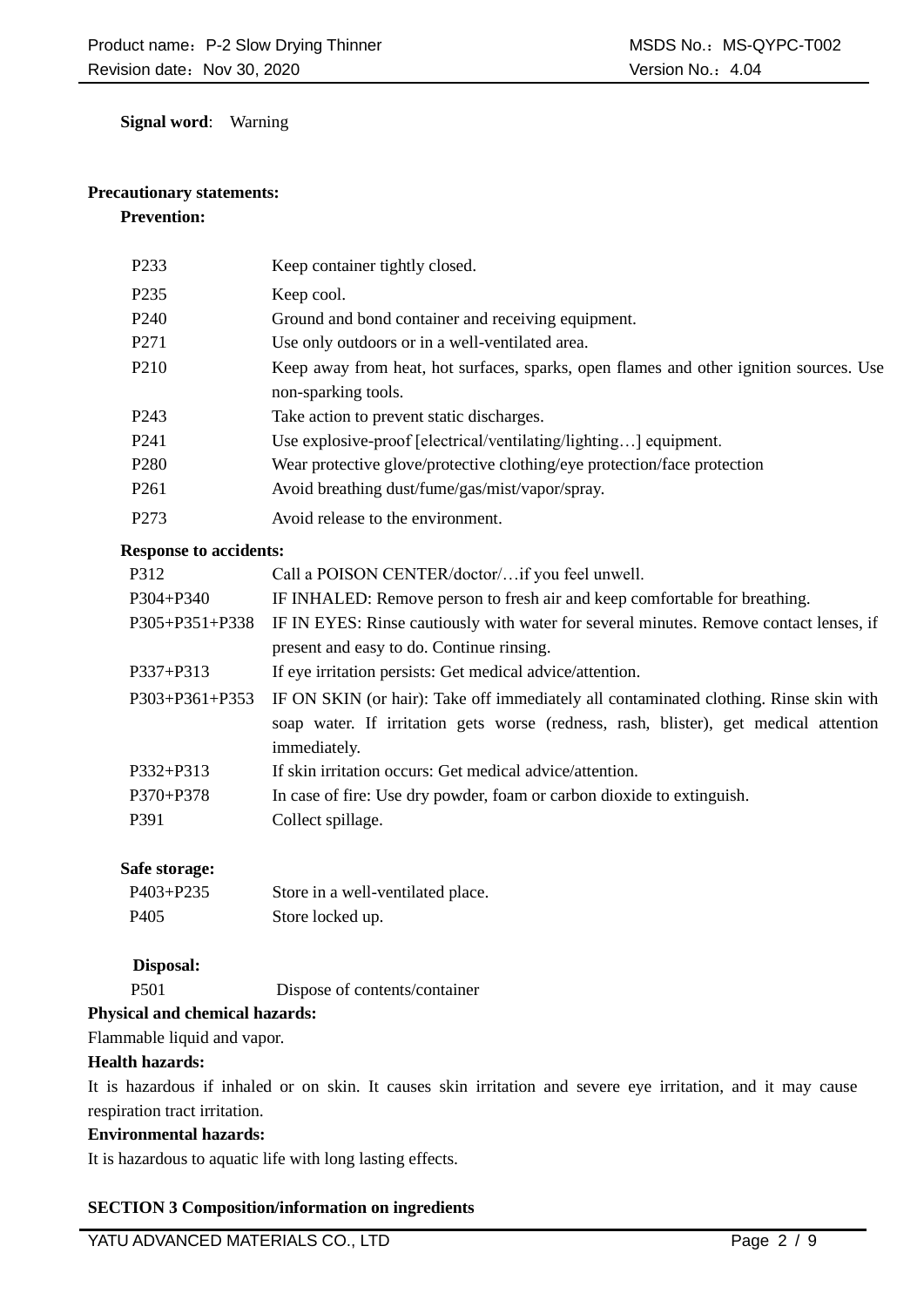# **Substance /mixture: mixture**

product ingredient:

| <b>Chemical Name</b> | $\%$      | <b>CAS Number</b> |
|----------------------|-----------|-------------------|
| Xylene               | $25 - 35$ | 1330-20-7         |
| Butyl acetate        | $15 - 25$ | 123-86-4          |
| <b>PMA</b>           | $10-20$   | $108-65-6$        |
| Trimethylbenzene     | $10-15$   | $108 - 67 - 8$    |
| Cyclohexanone        | $5-10$    | 108-94-1          |
| <b>BCS</b>           | $5-10$    | $111 - 76 - 2$    |

## **SECTION 4 First aid measures**

## **Description of first aid measures:**

**Inhalation:** Remove to fresh air. Keep person warm and at rest in a position comfortable for breathing.

**Skin contact:** Take off immediately all contaminated clothing. Rinse skin thoroughly with soap water. If irritation gets worse (redness, rash, blister), get medical attention immediately.

**Eye contact:** Remove contact lenses, irrigate copiously with clean, fresh water, holding the eyelids apart. Seek immediate medical advice.

**Protection of first-aiders:** The rescuer should wear an appropriate mask or self-contained breathing apparatus before enter accident scene.

**Notes to physician:** The harmful ingredients are displayed in section 3 and 11.

## **SECTION 5 Firefighting measures**

## **Extinguishing media:**

Use dry chemical, sand, foam or  $CO<sub>2</sub>$  extinguishers. Do not use water jet directly.

## **Special hazards:**

Flammable liquid and vapor. Its vapor forms explosive mixtures when meets air. May cause combustion and explosion when meets with open flames and high heat. Fast flow velocity. Easy to generate and accumulate static electricity.

## **Special firefighting procedure and advice for protection:**

Remove and process liquids from fire area in case of environment pollution. Fire-fighters should wear full protective clothing and self-contained breathing apparatus (SCBA) and stand on upwind area for firefighting.

# **SECTION 6 Accidental release measures**

# **Personal precautions, protective equipment and emergency procedures:**

Be stored in well-ventilated place and keep away from ignition sources.

Ensure all devices are grounded while they are working.

Emergency responders should wear full protective clothing and self-contained breathing

apparatus during clean-up.

Follow the safety regulations.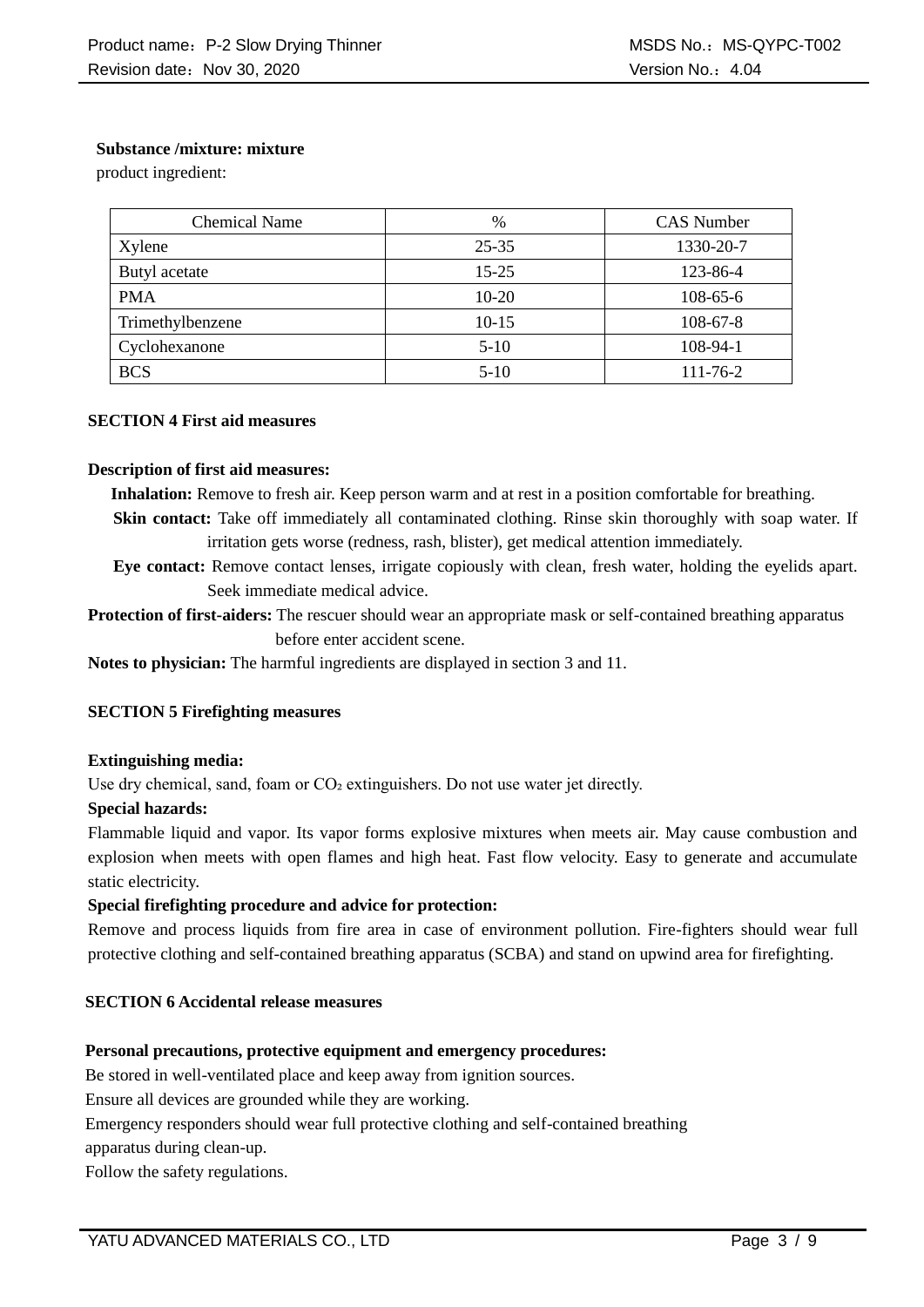# **Environmental precaution**:

Avoid discharge into drains and water pipes. Inform the relevant authorities if there are pollutions entering into the rivers, lakes or waterways.

# **Methods and material for containment and cleaning up:**

Small spills: Absorb with activated carbon or other inert material or wash out with lotion made by incombustible dispersant. After diluting, place it in an appropriate waste disposal container.

Large spills: Dike the spilled material and confine the sewers, where this is possible. Cover with foam to prevent evaporation. Collect and transfer spillage with explosive-proof pump, and place in tank trucks or containers for later recycle or disposal.

# **SECTION 7 Handling and storage**

# **Precautions for safe handling:**

Obtain special instructions before use. Do not handle until all safety precautions have been read and understood. The operator should wear antistatic clothing and shoes and put on rubber oil-resistant gloves.

Workplace should be partial or comprehensive ventilated.

Use explosion-proof ventilation and equipment.

Filling speed should be controlled.

Grounding device is needed to prevent static accumulation.

Loading and unloading should be careful in order to prevent the damage of package and container.

Avoid contact with eyes, skin. Do not breathe mist or vapor.

Eating, drinking and smoking are prohibited in areas where this material is handled, stored and processed.

# **Conditions for safe storage, including any compatibility:**

Store in a cool and well-ventilated warehouse.

Keep away from heat, direct sunlight or any source of ignition. Storage temperature: 0-35℃. Stored in a tightly closed container. Separate from oxidizing materials.

Use explosive lightning and ventilation devices with the switch outside the warehouse. Equipped with corresponding firefighting equipment with certain quality and quantity.

Barrel stacking should not be too large because it must keep a certain distance with wall, ceiling, column and fire inspection walkway.

Use only non-sparking tools and devices.

The storage area should be provided with a leak emergency operation device and appropriate containers.

# **SECTION 8 Exposure controls/personal protection**

## **Occupational exposure limits:**

| <b>Ingredient Name</b> | Maximum Allowable Concentration                                    | Standard               |
|------------------------|--------------------------------------------------------------------|------------------------|
| Xylene                 | PC-STEL: $100$ mg/m <sup>3</sup> ; PC-TWA: $50$ mg/m <sup>3</sup>  | GBZ 2.1 OEL (China)    |
|                        | STEL: 150ppm; TWA: 100ppm                                          | $ACGIH TLV$ (USA)      |
| Butyl acetate          | PC-STEL: $300$ mg/m <sup>3</sup> ; PC-TWA: $200$ mg/m <sup>3</sup> | GBZ 2.1 OEL (China)    |
|                        | STEL: 200ppm; TWA: 150ppm                                          | <b>ACGIH TLV (USA)</b> |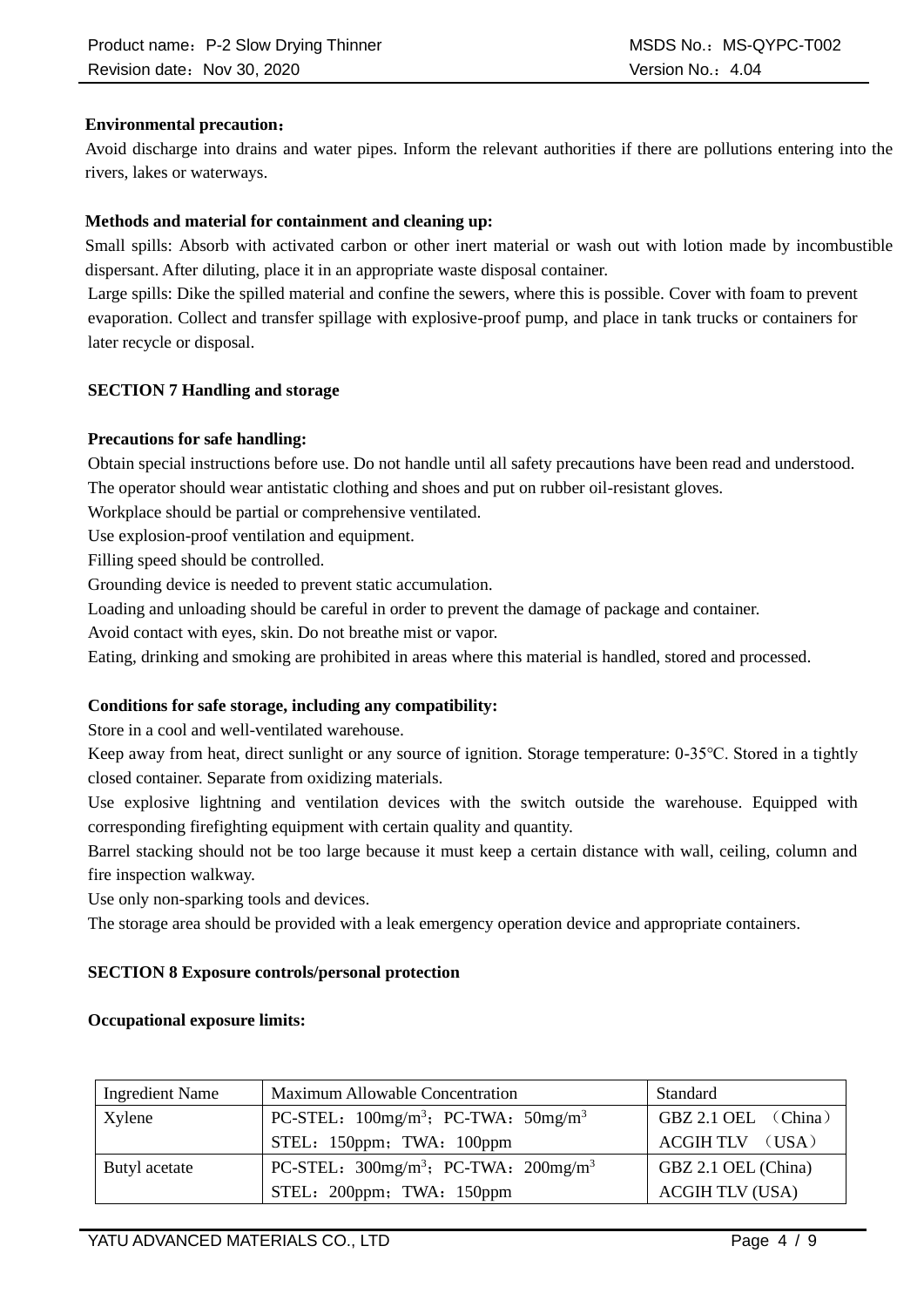| <b>PMA</b>       | STEL: 150ppm; TWA: 100ppm | <b>ACGIH TLV (USA)</b> |
|------------------|---------------------------|------------------------|
| Trimethylbenzene | TWA: 25ppm                | <b>ACGIH TLV (USA)</b> |
| Cyclohexanone    | PC-TWA: $50mg/m^3$        | GBZ 2.1 OEL (China)    |
|                  | TWA: 25ppm                | <b>ACGIH TLV (USA)</b> |
| <b>BCS</b>       | STEL: 37.5ppm; TWA: 25ppm | <b>ACGIH TLV (USA)</b> |

## **Methods of monitoring:**

Method for determination of toxic substances in the air of workplace: Solvent Analysis-gas chromatography in GBZ/T 160.42, thermal desorption-gas chromatography, non-pump sampling -gas chromatography.

## **Engineering controls:**

As a flammable liquid, separated workplace is needed. The operation should be done in a closed place, in order to prevent vapor leaking in the air. Promote ventilation and maintain the airborne concentrations below the occupation exposure limits. Set up automatic alarm and accidental ventilation equipment. Emergency exits and risk-elimination areas are necessary. Set up communication alarm system. Red zone warning line, warning signs and Chinese warning instructions are needed.

## **Personal protective equipment:**

**Respiration protection:** If engineering controls do not maintain airborne concentrations below recommended exposure limits (where applicable), a self-absorption filter mask (half mask) must be worn. When emergency rescue or evacuation occurs, workers should wear air respirator or oxygen breathing apparatus.

**Eye protection:** Wear safety goggles with side shields.

**Skin/body protection:** Wear appropriate chemical resistant clothing.

**Hand protection:** Wear rubber oil-resistant gloves.

## **SECTION 9 Physical and chemical properties**

## **Appearance and character**: Transparent mucus.

Boiling point ( $°C$ ): >35 Flash point  $(°C)$ : 27(closed cup) Upper/lower flammability or explosive limits: Flammability limit – lower (%): no data Flammability limit – upper (%): no data Viscosity (-4 cup, second/30  $°C$ ):5-15 VOC (g/L): 815-865 Relative density (assume water as 1): 0.87 Solubility: Hardly soluble in water

# **SECTION 10 Stability and reactivity**

**Stability:** The product is stable.

**Possibility of hazardous reactions:** No dangerous reaction known under conditions of normal use.

**Conditions to avoid:** Avoid static electricity, high heat, open flames.

**Incompatible materials:** Strong acids, strong oxidizing agents, and strong alkali.

**Hazardous decomposition products:** No hazardous decomposition products are known under the condition of normal use.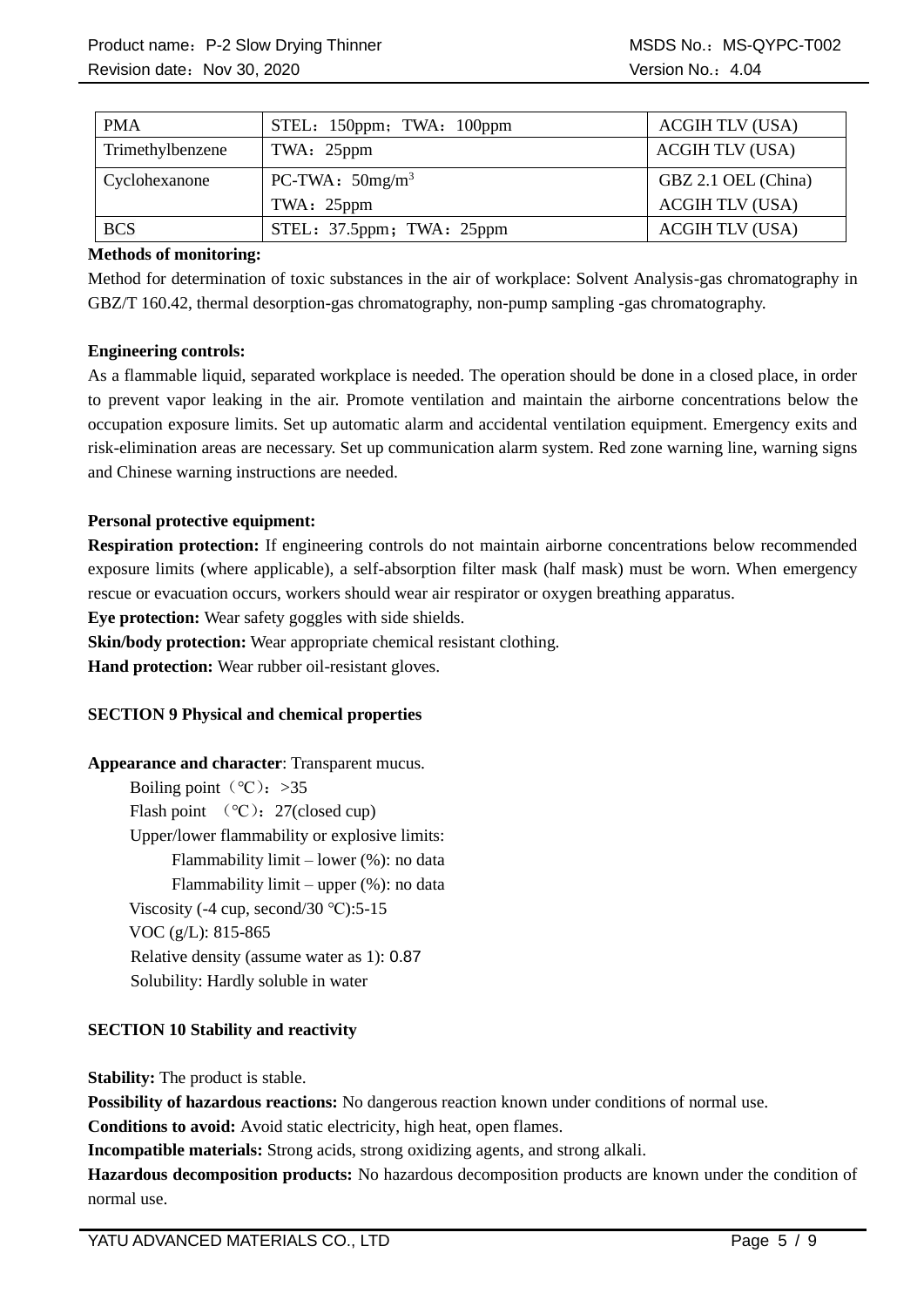# **SECTION 11 Toxicological information**

#### **Acute toxicity:**

| <b>Ingredient Name</b> | Result                       | Species | Dose            | Exposure |
|------------------------|------------------------------|---------|-----------------|----------|
| Xylene                 | LD50 Oral                    | Rat     | $4300$ mg/kg    |          |
|                        | LC50 Vapor Inhalation        | Rat     | 390ppm          | 4 hours  |
| Butyl acetate          | LD50 Dermal                  | Rabbit  | $>17600$ mg/kg  |          |
|                        | LD50 Oral                    | Rat     | $10768$ mg/kg   |          |
| <b>PMA</b>             | LD50 Dermal                  | Rabbit  | $> 5000$ mg/kg  |          |
|                        | LD50 Oral                    | Rat     | 8532mg/kg       |          |
| Trimethylbenzene       | LD50 Oral                    | Rat     | $5000$ mg/ $kg$ |          |
|                        | <b>LC50 Vapor Inhalation</b> | Rat     | 8000ppm         | 4 hours  |
| Cyclohexanone          | LD50 Dermal                  | Rat     | 2170mg/kg       |          |
|                        | LD50 Oral                    | Rat     | 1400mg/kg       |          |
| <b>BCS</b>             | LD50 Oral                    | Rat     | $2500$ mg/kg    |          |

## **Irritation/corrosion:**

| <b>Ingredient Name</b> | Exposure<br>Pathway | Result            | <b>Species</b> | Dose/Time         | Observation              |
|------------------------|---------------------|-------------------|----------------|-------------------|--------------------------|
|                        | Eye                 | Mild irritant     | Rabbit         | 87mg              |                          |
|                        | Eye                 | Severe irritant   | Rabbit         | 5mg/24h           | $\overline{\phantom{a}}$ |
| Xylene                 | Skin                | Mild irritant     | Rat            | $60 \mu L/8h$     | $\overline{\phantom{a}}$ |
|                        | Skin                | Moderate irritant | Rabbit         | $500$ mg/24h      | $\overline{\phantom{a}}$ |
|                        | Skin                | Moderate irritant | Rabbit         | 100%              | $\overline{\phantom{a}}$ |
| Butyl acetate          | Eye                 | Moderate irritant | Rabbit         | 100mg             | $\overline{\phantom{a}}$ |
|                        | Skin                | Moderate irritant | Rabbit         | $500$ mg/24h      | $\overline{\phantom{a}}$ |
| Trimethylbenzene       | Eye                 | Mild irritant     | Rabbit         | 500mg/24h         |                          |
|                        | Skin                | Moderate irritant | Rabbit         | 20mg/24h          | $\overline{\phantom{a}}$ |
|                        | Eye                 | Severe irritant   | Rabbit         | 20mg              | $\overline{\phantom{a}}$ |
| Cyclohexanone          | Eye                 | Severe irritant   | Rabbit         | $250 \mu g / 24h$ | ۰                        |
|                        | Skin                | Mild irritant     | Rabbit         | 500mg             | ۰                        |

## **Reproductive toxicity:**

- **Butyl acetate:** Rat inhaled a minimum toxic concentration (TCL<sub>0</sub>) of 1500ppm/7h (7-16 days of gestation), which cause toxic effect and abnormal skeletal development.
- **Xylene:** Rat inhaled a minimum toxic concentration (TDL<sub>0</sub>) of 200ppm/6h (4-20 days of gestation), which resulting in abnormal skeletal development and neonatal behavior.

Cyclohexanone: Rat inhaled a minimum toxic concentration (TCL<sub>0</sub>) of 105ppm/m<sup>3</sup>/4h (1-20 days of gestation), which resulting in preimplantation mortality increase.

**BCS:** Rat inhaled a minimum toxic concentration (TCL 0) of 600mg/kg (10-12 days of gestation), which resulting in embryotoxicity (such as embryonic retardation), abnormal skeletal muscle development and abnormal cardiovascular (circulatory) system development.

**Specific target organ toxicity – single exposure:**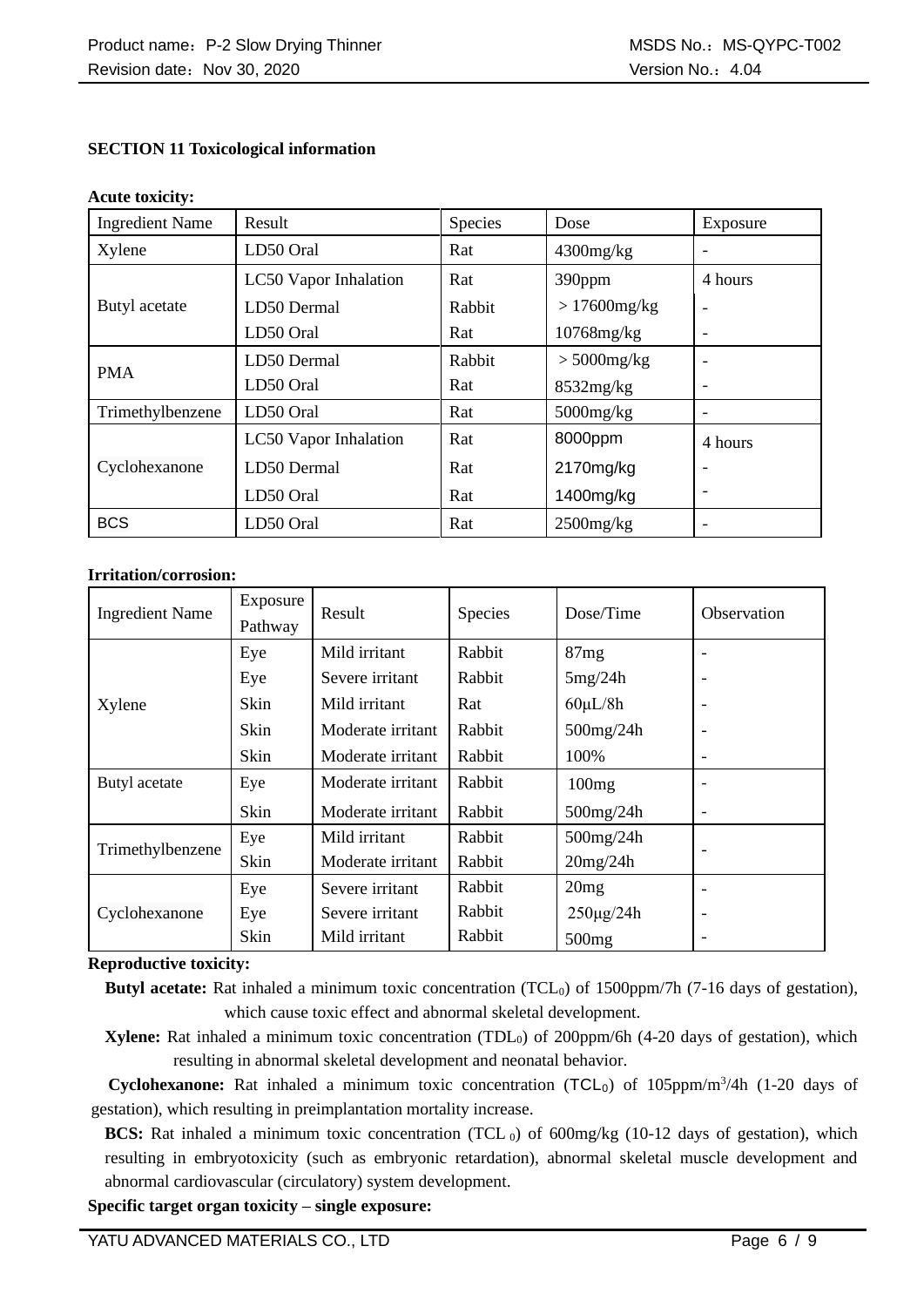**Butyl acetate:** It affects central nervous system and may cause drowsiness or dizziness.

**[Trimethylbenzene:](file:///C:/Users/yatu/AppData/Local/youdao/dict/Application/8.5.3.0/resultui/html/index.html#/javascript:;)** It affects respiratory system, may cause respiratory tract irritation.

# **Specific target organ toxicity – repeated exposure:**

No information available.

## **Aspiration hazards:**

May cause nasal and throat irritation. It may cause neurasthenia. The typical symptoms are: headache, drowsiness, nausea, teetering, confusion of consciousness, and unconsciousness.

**Ingestion hazard:** It may cause gastrointestinal discomfort.

## **Contact hazards:**

It may cause eye irritation or burns, even skin irritation with repeated or long-term contact. Discomfort and dermatitis may occur as well.

## **SECTION 12 Ecological information**

**Ecological toxicity:**

| <b>Ingredient Name</b> | Result                                | Species                        | Exposure |  |
|------------------------|---------------------------------------|--------------------------------|----------|--|
|                        | Acute LC50 8500µg/L seawater          | Crustacean-                    | 48hours  |  |
| Xylene                 |                                       | Palaemonetespugio              |          |  |
|                        | Acute LC50 13400μg/L freshwater       | Fish-Pimephalespromelas        | 96hours  |  |
| Butyl acetate          | Acute LC50 32000µg/L seawater         | Crustacean-Artemiasalina       | 48hours  |  |
|                        | Acute LC50 62000µg/L                  | Fish-Daniorerio                | 96hours  |  |
| Trimethylbenzene       | Acute LC50 13000µg/L seawater         | Crustacean-Cancer magister     | 48hours  |  |
|                        | Acute LC50 12520-15050µg/L freshwater | Fish-Carassius auratus         | 96hours  |  |
|                        | Chronic NOEC 400µg/L freshwater       | Daphnia - Daphnia magna        | 21 days  |  |
|                        | Acute LC50 527000μg/L freshwater      | Fish-Pimephalespromelas        | 96hours  |  |
| Cyclohexanone          | Acute EC50 20000μg/L freshwater       | Algae-                         | 96hours  |  |
|                        |                                       | Pseudokirchneriellasubcapitata |          |  |
|                        | Acute EC50 820000μg/L freshwater      | Daphnia -Daphnia magna         | 48hours  |  |

**Persistence and degradability:** Not available

**Bio-accumulative potential:** Not available

**Mobility in soil:** Not available

# **SECTION 13 Disposal considerations**

## **Chemical waste treatment methods:**

Recommend the treatment method of transferring waste into energy if possible. Incineration or landfill should only be considered when recycling is not feasible. Discharging the product into the sewage is prohibited.

## **Contaminated package treatment methods:**

Empty containers should be taken to an approved waste handling site for recycling or disposal. If not, disposal should be in accordance with applicable regional laws and regulations.

## **Notes for disposal:**

The applicable regional, national regulations should be read before disposal.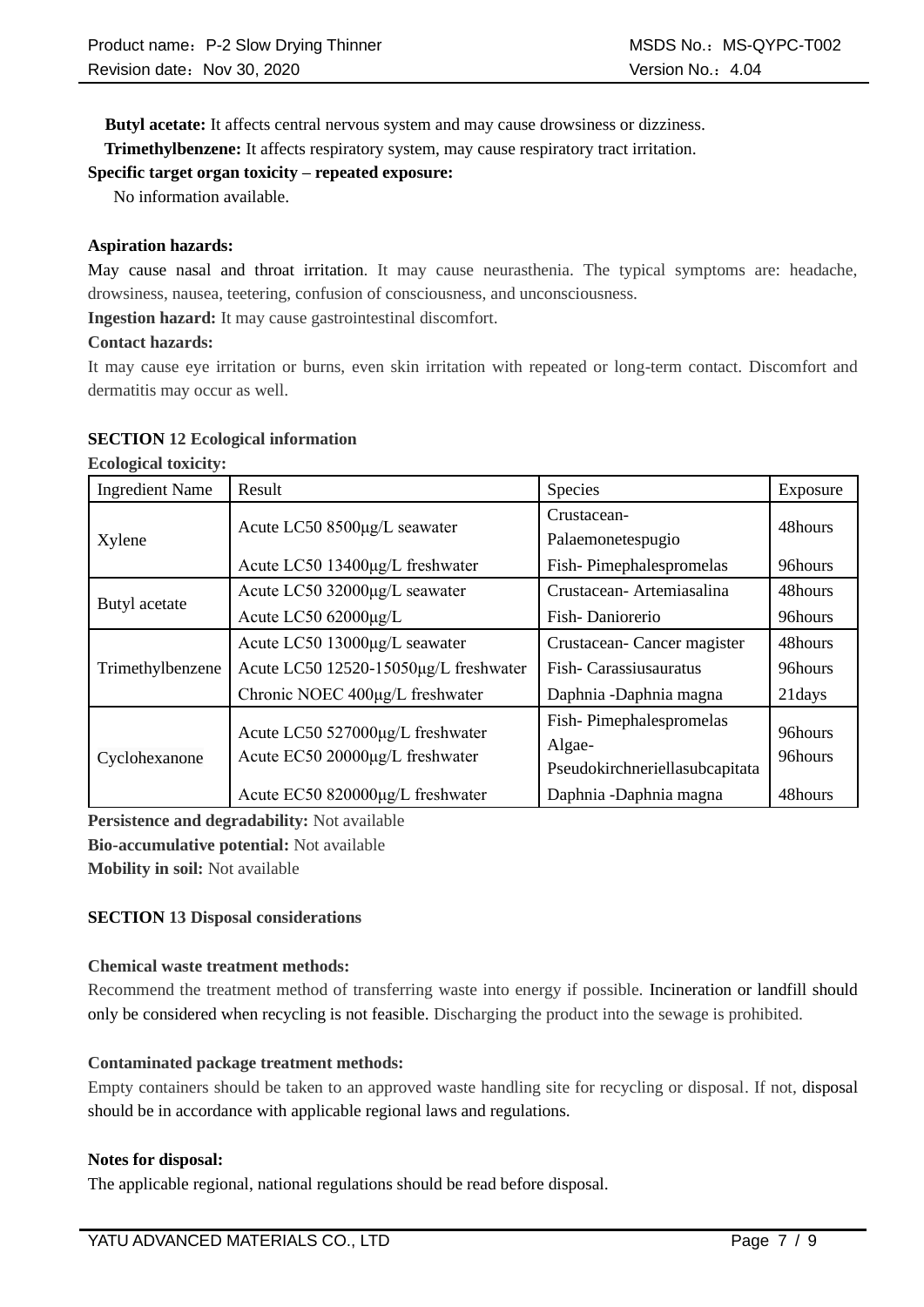# **SECTION 14 Transport information**

**UN number:** UN 1263 **UN proper shipping name:** Paint, Paint Related Material **Transport hazard class (es):** 3 **Danger Pictograms:** 



**Packing group:** Ⅲ

**Package label:** Flammable liquid

**Marine pollutant substances:** Not applicable

**International shipping regulations:** 

**United States Department of transportation:** 49CFR rating: 3 (flammable liquid and vapor).

**Marine, IMDG rating:** 3 (flammable liquid and vapor).

**Shipping, IATA rating:** 3 (flammable liquid and vapor).

## **Notes for transport:**

The transportation vehicles shall be equipped with corresponding firefighting equipment and emergency treatment devices.

All transporting trucks should have grounded devices.

It cannot be transported with oxidant and food chemicals.

Transportation should prevent insolation, rain, and high temperature. Morning and evening transport are recommended.

Stay away from fire, heat, high temperature zone when stopover.

The vehicle exhaust pipe must be equipped with a fire-retardant device and use only non-sparking machines and tools for loading and unloading.

Drivers should follow the driven routes. Do not stay in residential areas and densely populated areas. Do not use wooden, cement ships for bulk transportation because it will pollute the ocean if it leaks.

# **SECTION 15 Regulatory information**

## **Applicable laws and regulations:**

Safe Production Law of the People's Republic of China

Code of Occupational Disease Prevention of PRC

Environmental Protection Law of the People's Republic of China

Laws of the People's Republic of China on the Prevention and Control of Atmospheric Pollution

Marine Environment Protection Law of the People's Republic of China

Law of the People's Republic of China on the prevention and control of environmental pollution by solid wastes Fire Control Law of the People's Republic of China

Regulations on the Control over Safety of Dangerous chemicals

Occupational Exposure Limits for Hazardous Agents in the Workplace (part 1: chemical hazardous agents) (GBZ 2.1)

Occupational Exposure Limits for Hazardous Agents in the Workplace (part 2: Physical Agents) (GBZ 2.2) General Rules for Chemical Classification and Risk Disclosure (GB 13690)

National Hazardous Waste List